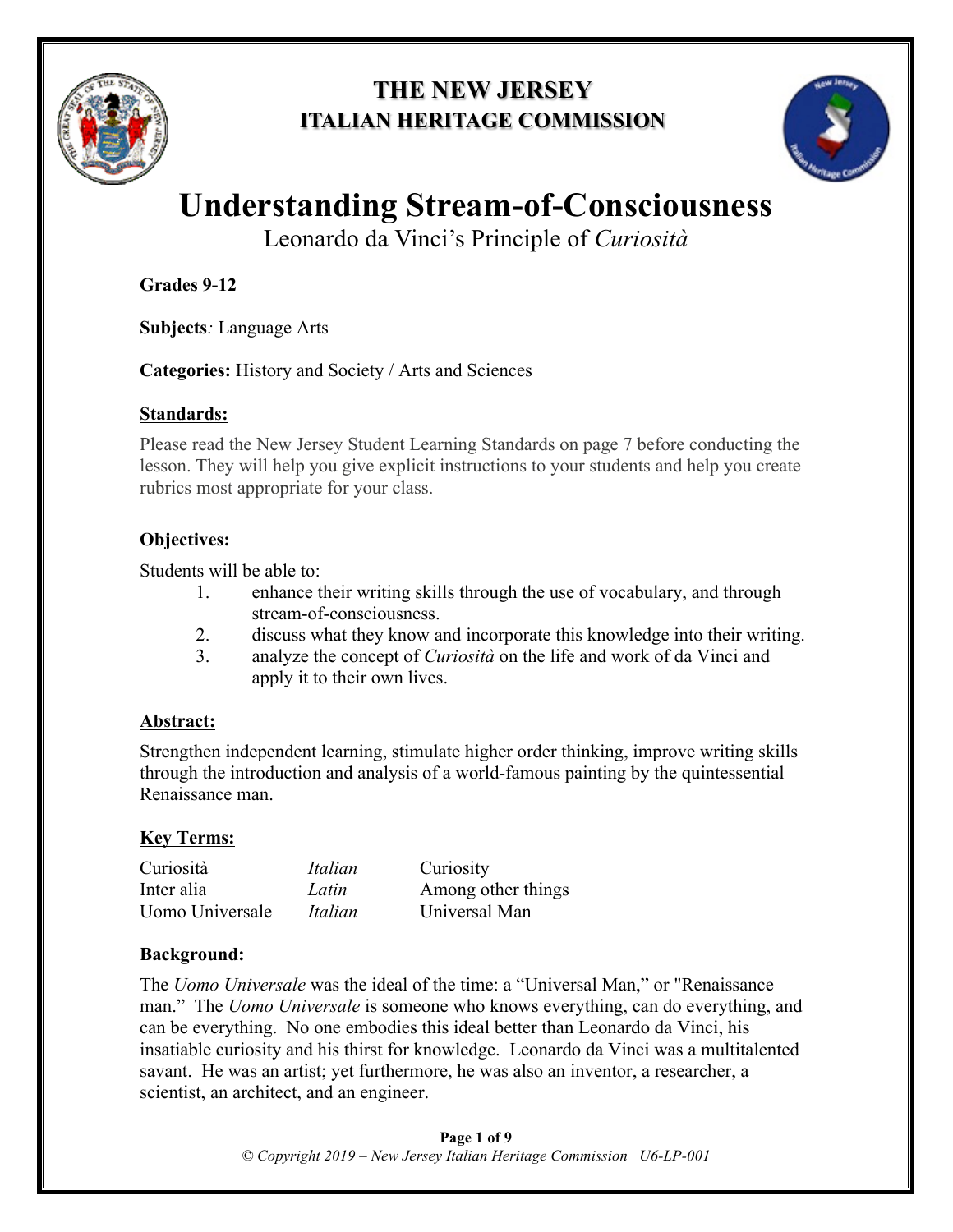Leonardo da Vinci based his accomplishments on seven guiding principles. Each principle represents a different theme. One of Leonardo's seven principles is: *Curiosità* **- -** An insatiably curious approach to life and an unrelenting quest for continuous learning.

#### **Procedures:**

*Curiosità*, which is that inner desire to learn, is the basic principle of da Vincian practice. Students will see how a strong focus can develop the desire to learn?

- I. Students will complete a self-assessment checklist. This will tell them how they are already using *Curiosità*, and where there is room for improvement.
	- a. Self-Assessment: *Curiosità.* Check where applicable.
		- $\Box$  I take adequate time for introspection.  $\Box$  I am a voracious reader.

 $\Box$  I calculate numbers in my mind, instead of using paper or (especially) a calculator.

 $\Box$  I always look to learn something new.

 $\Box$  When I am faced with a crucial decision, I actively seek out a variety of advice.

□ I am considered open-minded and curious by others.

- $\Box$  When I see a new word or phrase, I look it up and record it.
- $\Box$  I know a lot about other traditions, and look to learn more.
- $\Box$  I know or I am learning other languages.
- $\Box$  I love learning.
- b. Students will rate themselves on *Curiosità* from 1-10:
- c. Once the student self assessment in completed, introduce them to the concept of Stream-of-Consciousness writing, which is a style of writing that utilizes a writer's facts and ideas, without worry about mistakes or even grammar.
	- 1. This is a very useful pre-writing tool.
	- 2. When practiced, it even develops into its own writing style.
		- a. James Joyce, for example, wrote entire novels using the stream-of-consciousness technique (*Ulysses, Finnegan's Wake*, *inter alia*).
	- 3. Students will see that the secret to effective stream-ofconsciousness writing is to keep the pen moving.
		- a. Students cannot lift it away from the paper or stop to correct the spelling and grammar; just write continuously.
	- 4. Stream-of-consciousness writing yields a lot of nonsense and redundancy, but keeping the pen on the paper and moving it continuously will open a window through which intuitive intelligence will shine.
- II. Ask students who do they know best embodies the principle of *Curiosità*?
	- a. Instruct students to write freely for two minutes about that person and why that person embodies the principle.
	- b. Then, ask students to discuss their writing with the class.
- III. Give each student a copy of da Vinci's Mona Lisa from:

#### **Page 2 of 9**

*© Copyright 2019 – New Jersey Italian Heritage Commission U6-LP-001*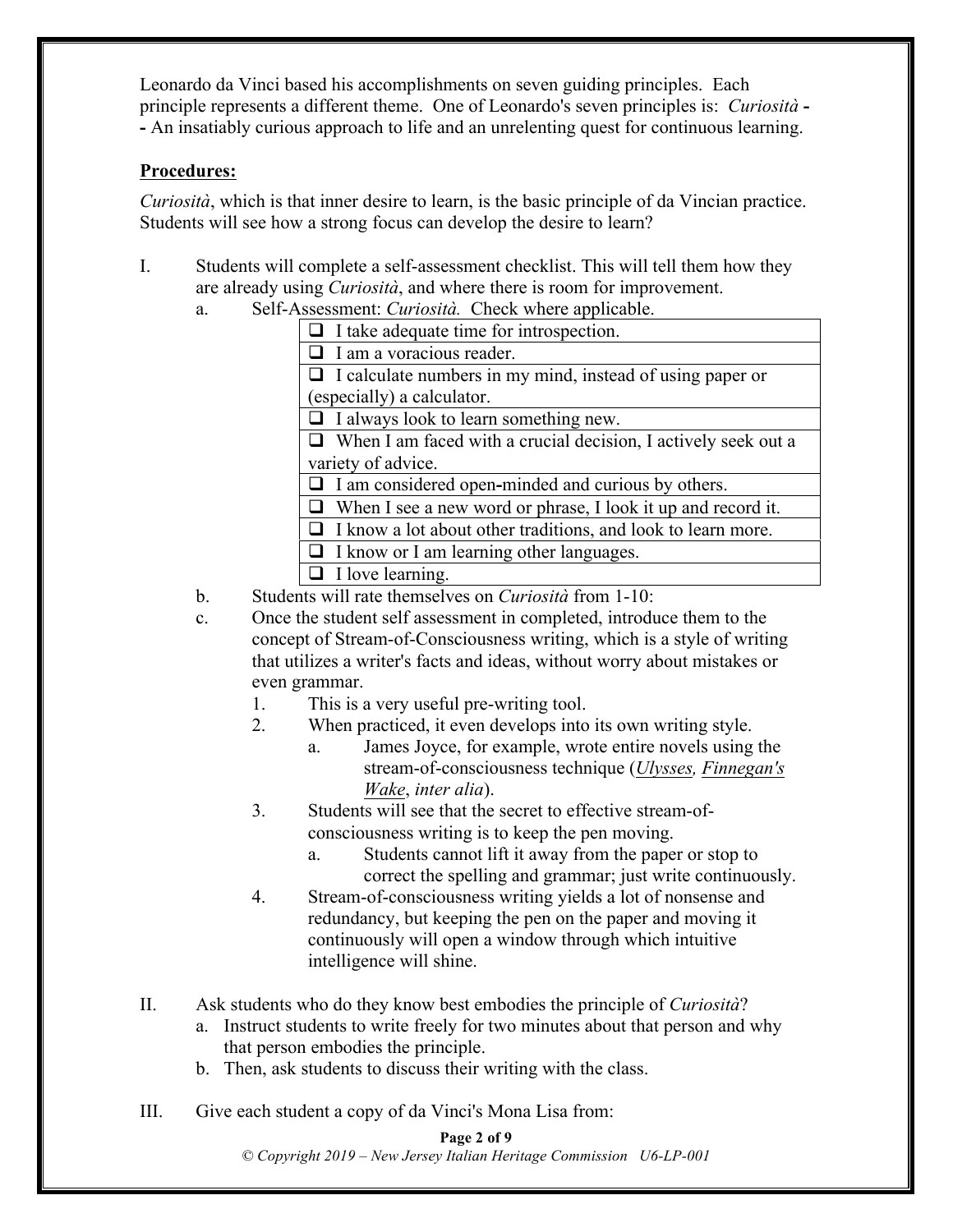https://www.leonardodavinci.net/the-mona-lisa.jsp#prettyPhoto, put up a poster, or use the overhead.

- a. Remind students of the five senses: taste, touch, smell, hearing, and sight.
- b. Each student will use the stream-of-consciousness technique to wr ite for five minutes, without stopping and without lifting the pen from the paper, using the *Mona Lisa* and the five senses as a guide.
	- 1. Guided question Where is she? What time of day is it? How old is she? How do you know? What is she thinking or feeling? Why did she pose for the painting?

#### **Assessment:**

Picture Prompt Essay: Create a story based on the *Mona Lisa*. Use stream-ofconsciousness writing as a prewriting technique. Then, have students expand the initial reaction to the painting into an essay. Students should draw on their knowledge of da Vinci's time period, as well as their own observations, imagination, and experiences to speculate on the painting. Students will be given a copy of the *New Jersey Registered Holistic Writing Rubric* for scoring. They will then trade papers and decide how closely their colleagues fit these new rubrics.

#### **Extensions:**

Have students find another artist or sculptor from the Renaissance Period and decide briefly (in a paragraph or two) why he, like da Vinci, is a Renaissance man.

Using technology (Internet, video, etc.), find an example of a modern (50 years-old or less) Renaissance man. Have students explain why they believe their choice fits the criteria.

#### **Sources:**

Gelb, Michael J. *The How to Think Like Leonardo da Vinci Workbook.* New York: Dell Publishing, 1999.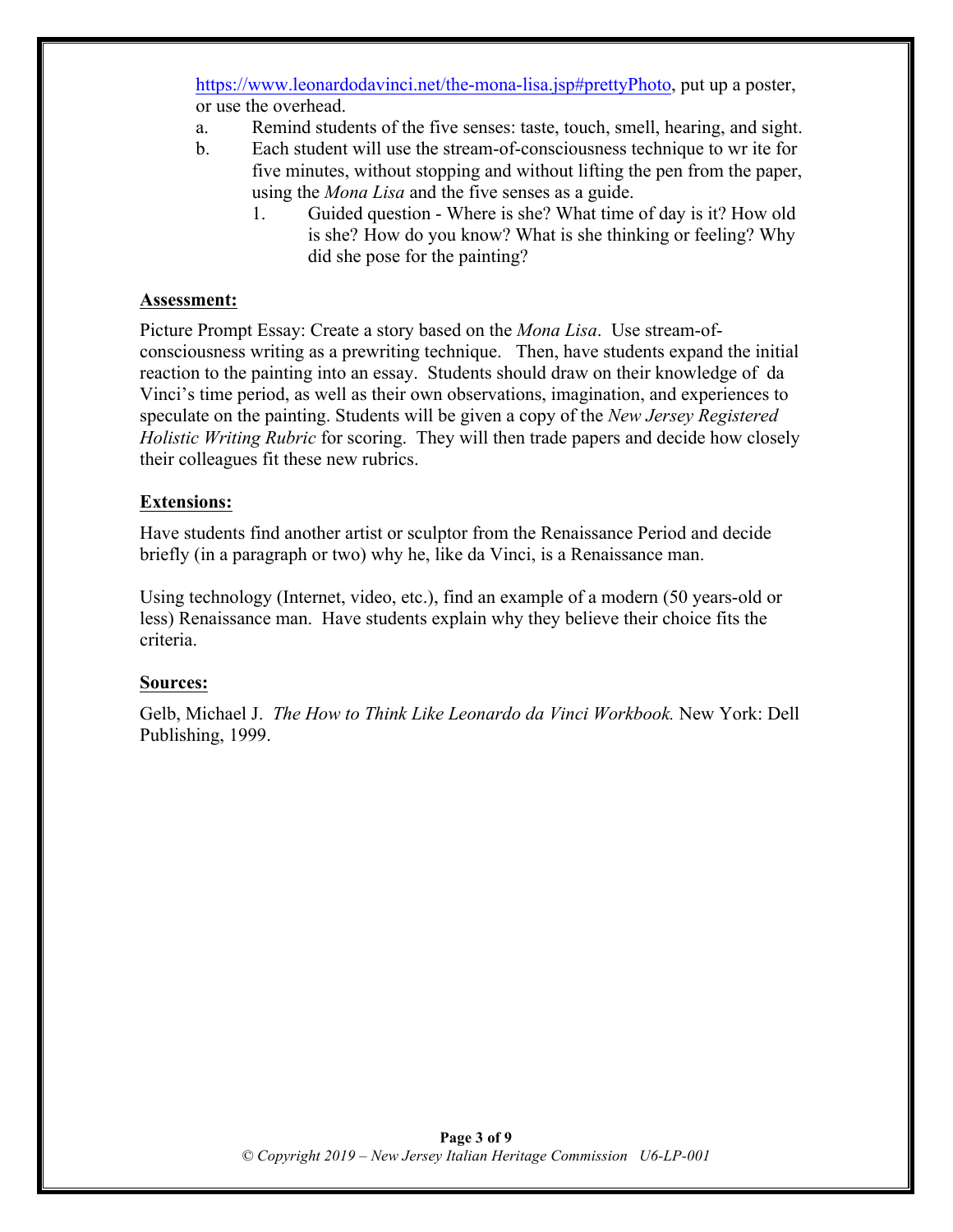## **Supplemental Information** Leonardo da Vinci

Above all the giants of the Italian Renaissance, Leonardo da Vinci embodies the Renaissance ideal more than any one man. As a multitalented savant, he had an insatiable curiosity and voracious thirst for knowledge. Recognized by most experts to be one of the greatest artists to ever live, Leonardo was also a proficient inventor, researcher, scientist, architect, and engineer.

Young Leonardo received his initial education in his father's house, through the usual contemporary trivium curricula of grammar, logic, and rhetoric. In 1466 at the age of fourteen, he became an apprentice, learning painting and sculpture from Verrocchio, while also acquiring technical and mechanical skills.

Leonardo entered the painters' guild in Florence in 1472; nonetheless, he still continued to work as an apprentice for five more years. Beginning in 1477 da Vinci worked for himself as a visual artist; furthermore, he also began to sketch pumps, military weapons and other machines.

In 1480 Ludovico Sforza became regent to his young nephew, the Duke of Milan. Ludovico worked to make his court in Milan the finest in all of Europe. In 1482 Leonardo da Vinci entered Ludovico's service as a court painter and engineer. By 1494 Ludovico became the Duke of Milan. Around 1496 at Leonardo's suggestion, the Duke invited the highly renowned mathematician, Luca Pacioli, a friar in the Franciscan Order, to Milan to teach mathematics. Leonardo da Vinci, at that time, had developed an enthusiastic interest in mathematics and was very interested in Pacioli's work.

While primarily working for Ludovico as a painter, Leonardo also labored as a hydraulic and mechanical engineer. In Milan he executed six paintings for the Duke, including the *Madonna of the Rocks*. Moreover, he also advised city planners and the military on architecture, fortifications, and military matters. At this point of his life, Leonardo further developed his diverse skills through his exploration of geometry, so much so, that he often neglected his painting. He studied Euclid and Pacioli's *Suma* and began his own geometry research, sometimes giving mechanical solutions. Da Vinci presented several methods of squaring the circle, using mechanical methods. He read Leon Battista Alberti's books on architecture and Piero della Francesca's *On Perspective in Painting.*  He also illustrated Pacioli's *Divina proportione,* and he continued to collaborate with the geometric genius. In addition, da Vinci wrote his own book, *Trattato della pittura,* on the elementary theory of mechanics which appeared in Milan around 1498.

During the prior year in 1497, da Vinci had painted his *Last Supper*, which has become one of the most widely appreciated masterpieces in the world. Critics immediately esteemed the unique genius behind the painting, and the painting's prestige has never diminished. Despite the many changes in artistic judgment, creative styles, and the physical deterioration of the painting itself, the sublime spiritual content and the power of invention mark this painting as an extraordinary masterpiece that has never been

> **Page 4 of 9** *© Copyright 2019 – New Jersey Italian Heritage Commission U6-LP-001*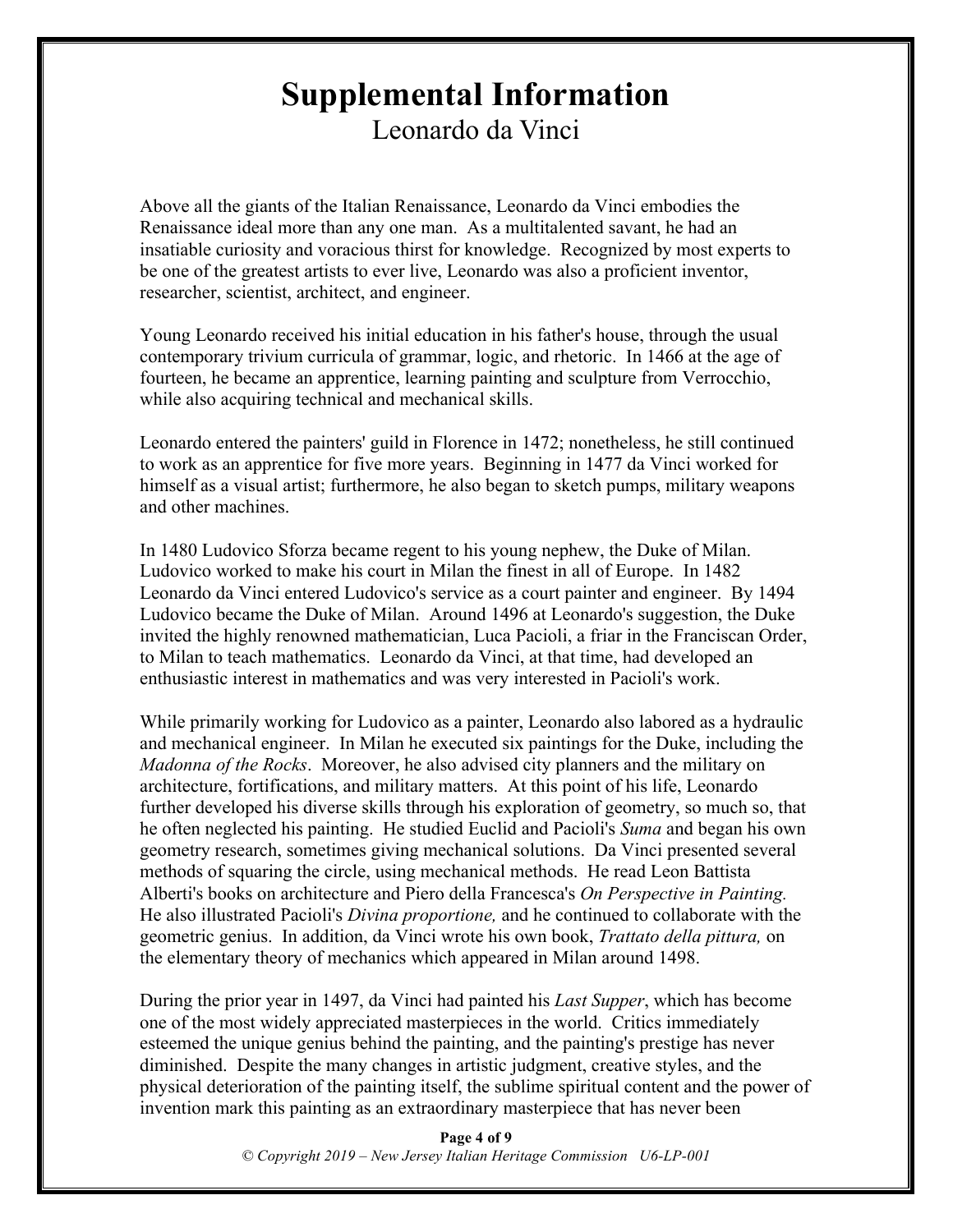questioned nor doubted.

The excellence of da Vinci's work lies not only in the artistic merits of the painting, but also in Leonardo's dramatic mastery. The *Last Supper* is an ideal pictorial representation of one of the most important events in the Christian doctrine of salvation - the institution of the Eucharist. His artistic representation of the event has the public acceptance and the authority that has lasted for centuries. When people describe the Last Supper, most people envision Leonardo's creation. No other picture has left such a visual imprint on people's minds and in their imaginations.

In 1498, Louis XII became king of France. As a descendant of the first Duke of Milan, the French monarch claimed the Duchy for himself. Venice supported Louis claim against Ludovico, and in 1499 the French armies entered the city. Leonardo and his close friend Luca Pacioli fled their home together in December, three months after French occupation. They stopped first at Mantua as the guests of Marchioness Isabella d'Este, and then in March 1500 they continued to Venice. From Venice they returned to Florence, where Leonardo and Pacioli shared a house.

The University of Pisa had moved to Florence in 1494, due to a revolt. Once in Florence, Pacioli was appointed to teach geometry at the University in 1500. He remained teaching there until 1506. Leonardo, although spending ten months away working for Cesare Borgia, likewise remained in Florence until 1506. Even though he was under constant pressure to paint, mathematical studies kept him away from his artistic endeavors much of the time. He also pursued anatomical studies in the hospital of Santa Maria Nuova. During those ten months with Cesare Borgia, Leonardo was employed as a senior military architect and general engineer. He studied swamp reclamation and met with Niccolo Machiavelli

While Florence was at war with Pisa, Leonardo advised city military planners on a project to divert the River Arno behind Pisa to help with the siege of that city. He then produced plans for a canal to allow Florence access to the sea. The canal was never built nor was the River Arno diverted.

In 1506 Leonardo returned to Milan for a second period. Again, his scientific work took precedence over his painting. He was involved in hydrodynamics, anatomy, mechanics, mathematics and optics. In 1513 the French left Milan and Leonardo moved again, this time to Rome, where he seems to have led a lonely life, again more devoted to mathematical studies and technical experiments, than to painting. After three years of dissatisfaction, Leonardo accepted an invitation from King Francis I to enter his service in France.

The French King gave Leonardo the title of first painter, architect, and mechanic of the King but seems to have left da Vinci to do as he pleased. This means that Leonardo executed no new paintings, except only to finish off some works he had with him, *St. John the Baptist* (1513)*,* the *Mona Lisa* (1503) and the *Virgin and Child with St Anne*  (1510-11). Leonardo spent most of his time arranging and editing his scientific studies.

In 1490 in *Codex Atlanticus,* Leonardo had written about the possibility of constructing a telescope. He writes of "... making glasses to see the Moon enlarged." In a later work,

> **Page 5 of 9** *© Copyright 2019 – New Jersey Italian Heritage Commission U6-LP-001*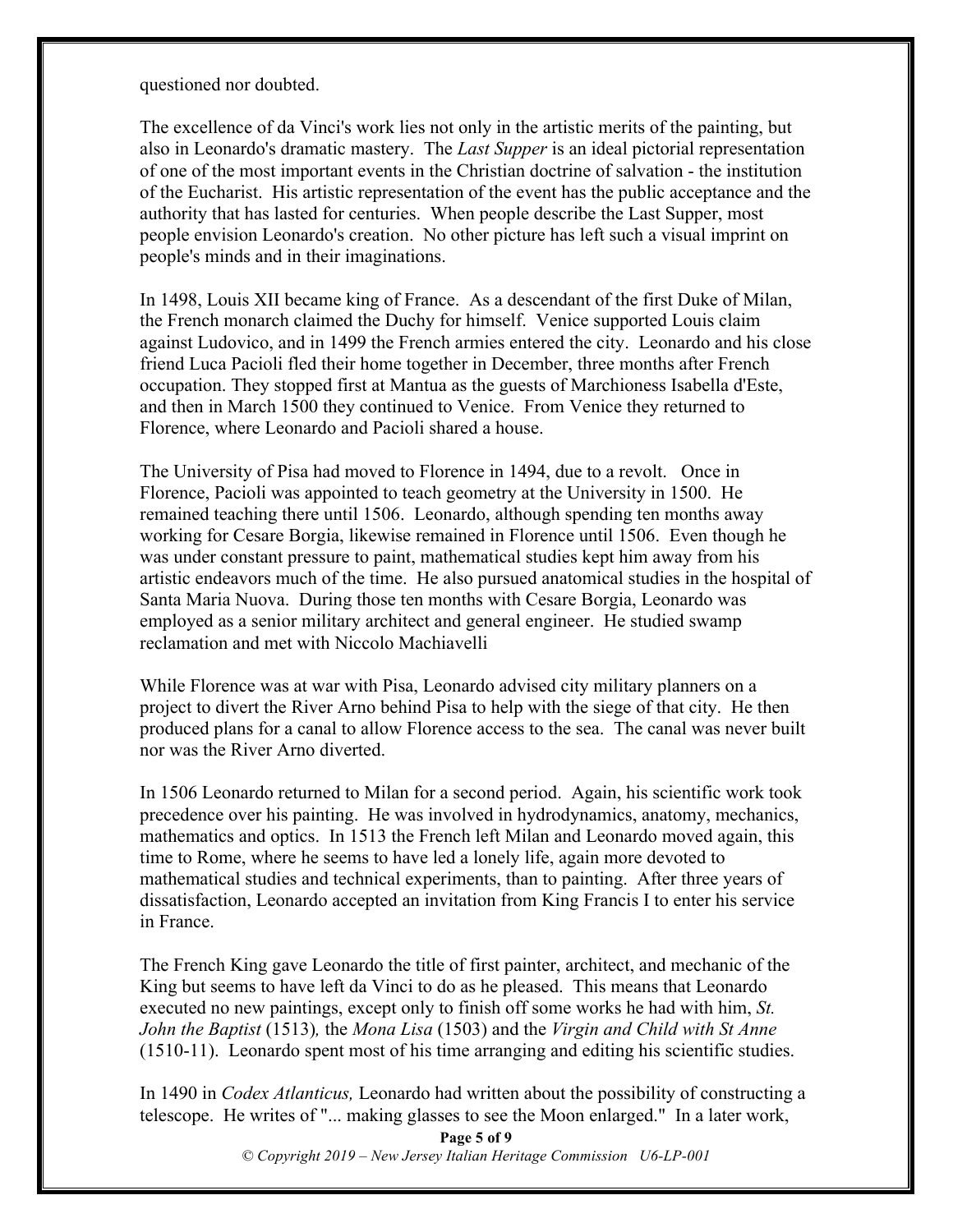from 1513, *Codex Arundul,* Leonardo wrote:

... in order to observe the nature of the planets, open the roof and bring the image of a single planet onto the base of a concave mirror. The image of the planet reflected by the base will show the surface of the planet much magnified.

He understood the fact that the Moon shone with reflected light from the Sun, and he thought of the Moon as being similar to the Earth with seas and areas of solid ground.

Leonardo da Vinci stands in history as one of the most brilliant minds to have ever lived. His creative mind, resourcefulness, and originally inspired many artists and scientists for centuries to come. More than any of his contemporaries, Leonardo best exemplifies the appellation, Renaissance man.

#### **Sources:**

- Louis Gillet, transcribed by Listya Sari Diyah. "Leonardo da Vinci." New Advent, Catholic Encyclopedia. http://www.newadvent.org/cathen/15440a.htm
- Paul H. Linehan, transcribed by Christine J. Murray, "Lucas Pacioli." New Advent, Catholic Encyclopedia. http://www.newadvent.org/cathen/11383b.htm
- J. J. O'Connor and E. F. Robertson. "Luca Pacioli" The MacTutor History of Mathematics Archive, St Andrews University, Scotland. http://www-gap.dcs.st-and.ac.uk/~history/Mathematicians/Pacioli.html
- J. J. O'Connor and E. F. Robertson. "Leonardo da Vinci." The MacTutor History of Mathematics Archive, St Andrews University, Scotland. http://turnbull.dcs.st-and.ac.uk/history/Mathematicians/Leonardo.html
- "Renaissance Man" Leonardo da Vinci: Scientist, Inventor, Artist. http://www.mos.org/leonardo/artist.html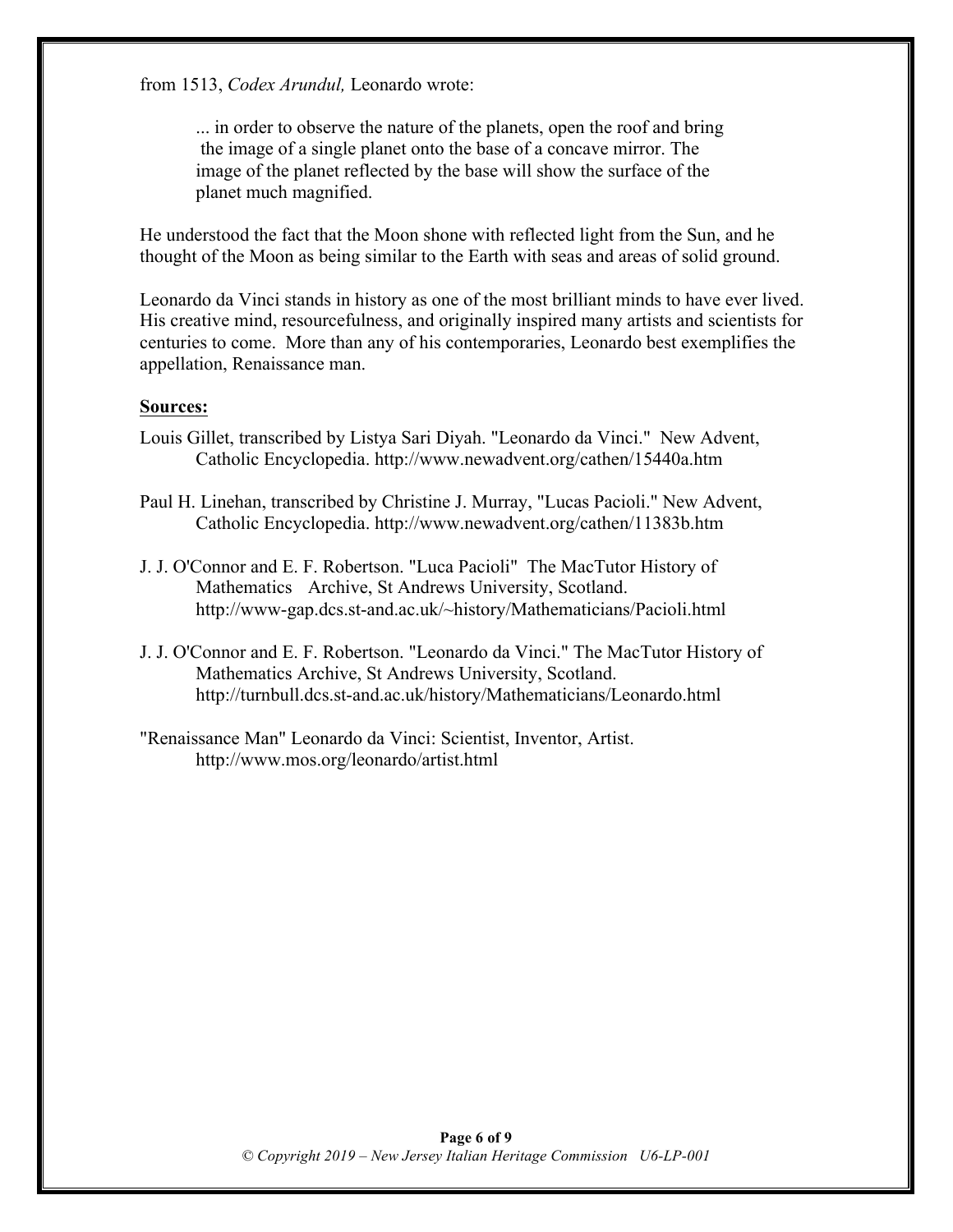## **Standards**

## **New Jersey Student Learning Standards Social Studies**

6.2.12.D.2.a Determine the factors that led to the Renaissance, the significance of the location of the Italian city-states as the center of the Renaissance, and the impact on the arts.

### **Visual and Performing Arts**

1.2.12.A.1 Determine how dance, music, theatre, and visual art have influenced world cultures throughout history.

1.2.12.A.2 Justify the impact of innovations in the arts (e.g., the availability of music online) on societal norms and habits of mind in various historical eras.

## **English Language Arts**

W.9-10.2. Write informative/explanatory texts to examine and convey complex ideas, concepts, and information clearly and accurately through the effective selection, organization, and analysis of content.

W.9-10.2a. Introduce a topic; organize complex ideas, concepts, and information to make important connections and distinctions; include formatting (e.g., headings), graphics (e.g., figures, tables), and multimedia when useful to aiding comprehension.

W.9-10.2b. Develop the topic with well-chosen, relevant, and sufficient facts, extended definitions, concrete details, quotations, or other information and examples appropriate to the audience's knowledge of the topic.

W.9-10.2c. Use appropriate and varied transitions to link the major sections of the text, create cohesion, and clarify the relationships among complex ideas and concepts.

W.9-10.2d. Use precise language and domain-specific vocabulary to manage the complexity of the topic.

W.9-10.2e. Establish and maintain a style and tone appropriate to the audience and purpose (e.g. formal and objective for academic writing) while attending to the norms and conventions of the discipline in which they are writing.

W.9-10.2f. Provide a concluding paragraph or section that supports the argument presented (e.g., articulating implications or the significance of the topic).

W.9-10.3. Write narratives to develop real or imagined experiences or events using effective technique, well-chosen details, and well-structured event sequences.

> **Page 7 of 9** *© Copyright 2019 – New Jersey Italian Heritage Commission U6-LP-001*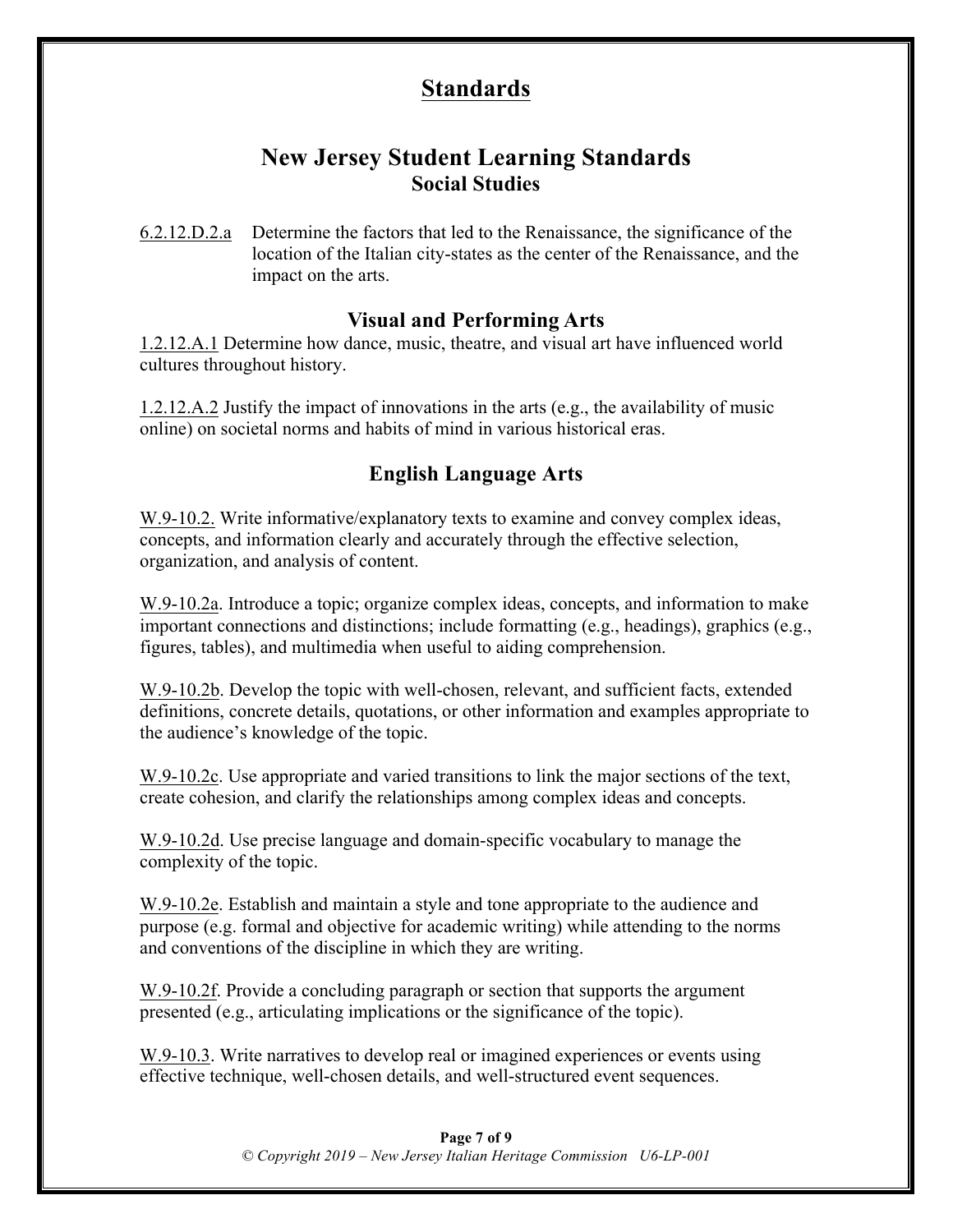W.9-10.3a. Engage and orient the reader by setting out a problem, situation, or observation, establishing one or multiple point(s) of view, and introducing a narrator and/or characters; create a smooth progression of experiences or events.

W.9-10.3b. Use narrative techniques, such as dialogue, pacing, description, reflection, and multiple plot lines, to develop experiences, events, and/or characters.

W.9-10.3c. Use a variety of techniques to sequence events so that they build on one another to create a coherent, complete and comprehensive piece.

W.9-10.3d. Use precise words and phrases, telling details, and sensory language to convey a vivid picture of the experiences, events, setting, and/or characters.

W.9-10.3e. Provide a conclusion that follows from and reflects on what is experienced, observed, or resolved over the course of the narrative.

W.9-10.5. Develop and strengthen writing as needed by planning, revising, editing, rewriting, trying a new approach, or consulting a style manual (such as MLA or APA Style), focusing on addressing what is most significant for a specific purpose and audience. (Editing for conventions should demonstrate command of Language standards1–3 up to and including grades 9–10).

W.11-12.2. Write informative/explanatory texts to examine and convey complex ideas, concepts, and information clearly and accurately through the effective selection, organization, and analysis of content.

W.11-12.2a . Introduce a topic; organize complex ideas, concepts, and information so that each new element builds on that which precedes it to create a unified whole; include formatting (e.g., headings), graphics (e.g., figures, tables), and multimedia when useful to aiding

comprehension.

W.11-12.2b. Develop the topic thoroughly by selecting the most significant and relevant facts, extended definitions, concrete details, quotations, or other information an d examples appropriate to the audience's knowledge of the topic.

W.11-12.2c. Use appropriate and varied transitions and syntax to link the major sections of the text, create cohesion, and clarify the relationships among complex ideas and concepts.

W.11-12.2d. Use precise language, domain-specific vocabulary, and techniques such as metaphor, simile, and analogy to manage the complexity of the topic.

W.11-12.2e. Establish and maintain a style and tone appropriate to the audience and purpose (e.g. formal and objective for academic writing) while attending to the norms and conventions of the discipline in which they are writing.